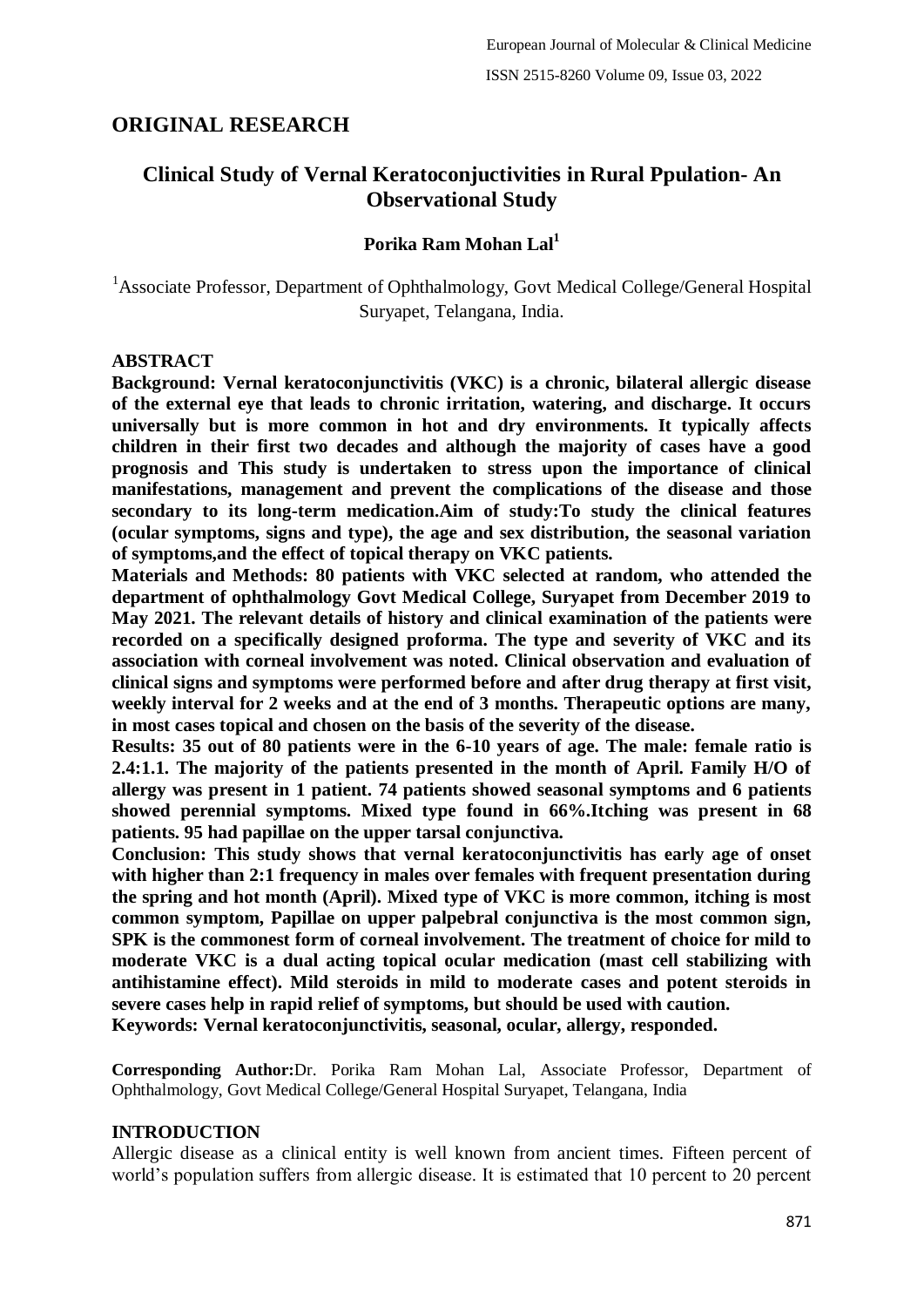of population of India suffers from one or the other allergic disease, of these more than one third have ocular allergic manifestations. The eye is frequent target of inflammation in both local and systemic allergies like allergic rhinitis, atopic dermatitis, and asthma. Allergic conjunctivitis includes the diverse group of diseases; the largest group being associated with exogenous allergens. The four classic forms of allergic conjunctivitis are seasonal allergic conjunctivitis, vernal keratoconjunctivitis, giant papillary conjunctivitis and atopic keratoconjunctivitis. Vernal Keratoconjunctivitis (VKC) was first described by Arlt in 1846 as conjunctivitis lymphatica. It is characterized by chronic, bilateral, recurrent, interstitial, self-limiting allergic inflammation of conjunctiva having a periodic seasonal incidence. It is believed to be diseases of childhood; mean age of presentation is 12 years and generally resolves after puberty, usually around 4–10 years after onset. The disease is more common among males, with the male to female ratio varying from 4:1 to 2:1. It is characterized by itching, redness, discomfort, stringy discharge, photophobia, burning and stinging, giant papillae on the upper tarsal conjunctiva, superficial keratopathy, and corneal shield ulcers, keratoconus leading on to permanent corneal damage. The seasonal character of the disease is most striking feature, it starts in May and June and recedes in autumn i.e. the inflammation often goes into remission in cooler months. The immunopathogenesis of VKC is multifactorial involving a Th2 mediated mechanism with an overexpression of cytokines, growth factors; eosinophils and eosinophilic proteins.[4] Patients with VKC have a family history of atopic diseases in 49% of cases. These patients may also have a medical history of other atopic conditions including asthma (26.7%), rhinitis (20%), and eczema (9.7%) and showing no evidence of infection.

The predominant symptom of VKC is profound itching. Other symptoms are excessive tearing, mucus production, photophobia, and burning or foreign body sensation. The classic sign of palpebral VKC is the giant papillae or cobblestone in the upper tarsal conjunctiva. These papillae markedly increase the mass of the upper lid, and hence ptosis is an additional typical sign. Inflammation of the bulbar conjunctiva is variable, but a ropy, lardaceous thread almost invariably can be found in the inferior fornix.

The diagnosis is generally based on signs and symptoms of the disease, but in difficult cases can be aided by conjunctival scraping, demonstrating the presence of infiltrating eosinophils.

Although various form of therapy can be used for symptomatic relief, there is no curative therapy. Chronic VKC in children is usually one of the difficult problems in management. The long term prognosis is generally good; however 6% of patients develop corneal damage, cataract, or glaucoma.

In a recent study by Arif et al,20.3% eyes had corneal scarring,5.9% eyes had keratoconus,3.1% eyes had shield ulcer and 2.4% eyes had corneal neovascularization. This all lead to severe visual loss.<sup>[3]</sup>

Vernal keratoconjunctivitis (VKC) is a bilateral,seasonal,external ocular inflammatory disease of unknown cause. It is a seasonal atopic disease in young children(more common in boys). $^{[4]}$ 

In a recent study by DerejeHayilu et al, it was found that mixed type of vernal keratoconjunctivitis was the most frequent form which was found in 34 out of their 43 cases of VKC $(81.4\%)$ .<sup>[5]</sup>

The clinical management of VKC required a swift diagnosis, correct therapy, and evaluation of the prognosis.

This study is undertaken to stress upon the importance of clinical manifestations, management and preventionof the complications of the disease and those secondary to its long-term medication.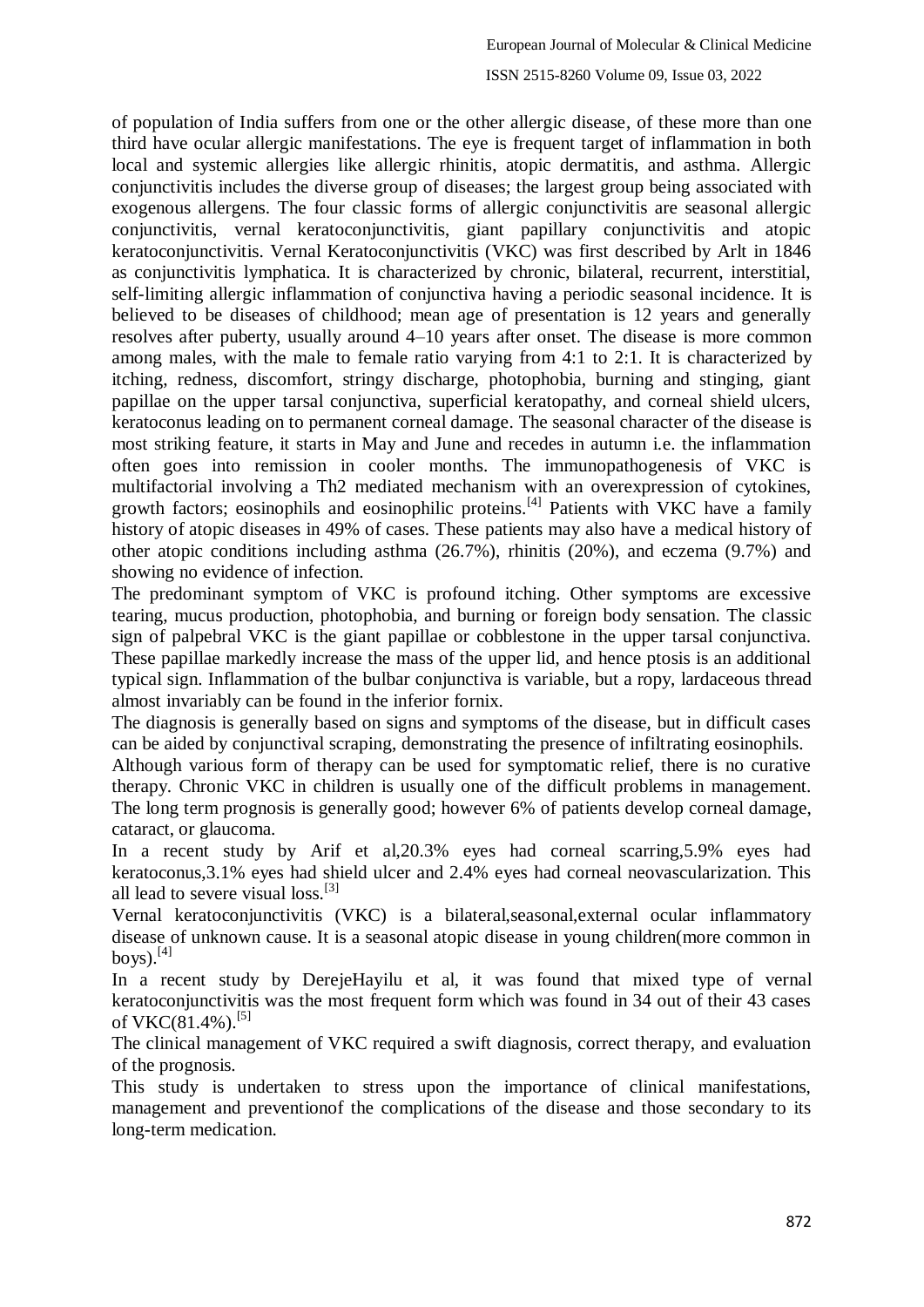### **Objectives of the study:**

- 1. To study the clinical features (ocular symptoms, signs and type) of VKC.
- 2. To study the age and sex distribution of VKC.
- 3. To study the seasonal variation of symptoms of VKC.
- 4. To study the effect of topical therapy (antihistamines, mast cell stabilisers, mildcorticosteroids, NSAID"s and lubricant drops) on VKC.

### **MATERIALS & METHODS**

80 patients with VKC selected at random, who attended the department of ophthalmology Govt Medical College, Suryapet were the subjects of this study. The period of this study was from December 2019 to May 2021 (one-and-a-half-year study).

The relevant details of history and clinical examination of the patients were recorded on a specifically designed proforma. The history was obtained with special attention to

- Occurrence of symptoms seasonal or perennial
- Personal and or family history of allergy
- Aggravating and relieving factors
- Past treatment

The type and severity of VKC and its association with corneal involvement was noted.

### **The severity was graded as follows**

- Mild; few symptoms, seasonal, small papillae, no corneal involvement.
- Moderate; troublesome symptoms, almost perennial, with moderate sized papillae and no corneal involvement.
- Severe; severe symptoms, perennial with large fleshy papillae and corneal involvement.

Ocular examination included testing of Visual Acuity, Ophthalmoscopy, Retinoscopy, Biomicroscopy, and recording of IOP with Applanation Tonometry and in selected cases Keratometry.

Clinical observation and evaluation of clinical signs and symptoms were performed before and after drug therapy at first visit, weekly interval for 2 weeks and at the end of 3 months. Each of the visits were designated as visit 0(first visit), visit 1(one week after visit 0), visit 2 (2 weeks after 0 visit), visit 3 (3 month after visit 0).

Therapeutic options are many, in most cases topical should be chosen on the basis of the severity of the disease. The most effective drug steroids should however be carefully administered, and only for brief period, to avoid secondary development of glaucoma and cataract. All patients were informed of the aims of the clinical trials.

#### **Inclusion Criteria**

Patients with symptoms and signs suggestive of VKC. Patients with allergic conjunctivitis having symptoms and signs of VKC

### **Exclusion Criteria**

Infective conjunctivitis either bacterial or viral Contact lens induced conjunctivitis.

### **RESULTS**

The youngest patient in this study was 4 years and the oldest was 34 years. The majority of patients i.e. 35 out of 80 were in the 6-10 years of age. 70 patients were in the age group of 6- 20 years. 10 patients were over the age of 20 years.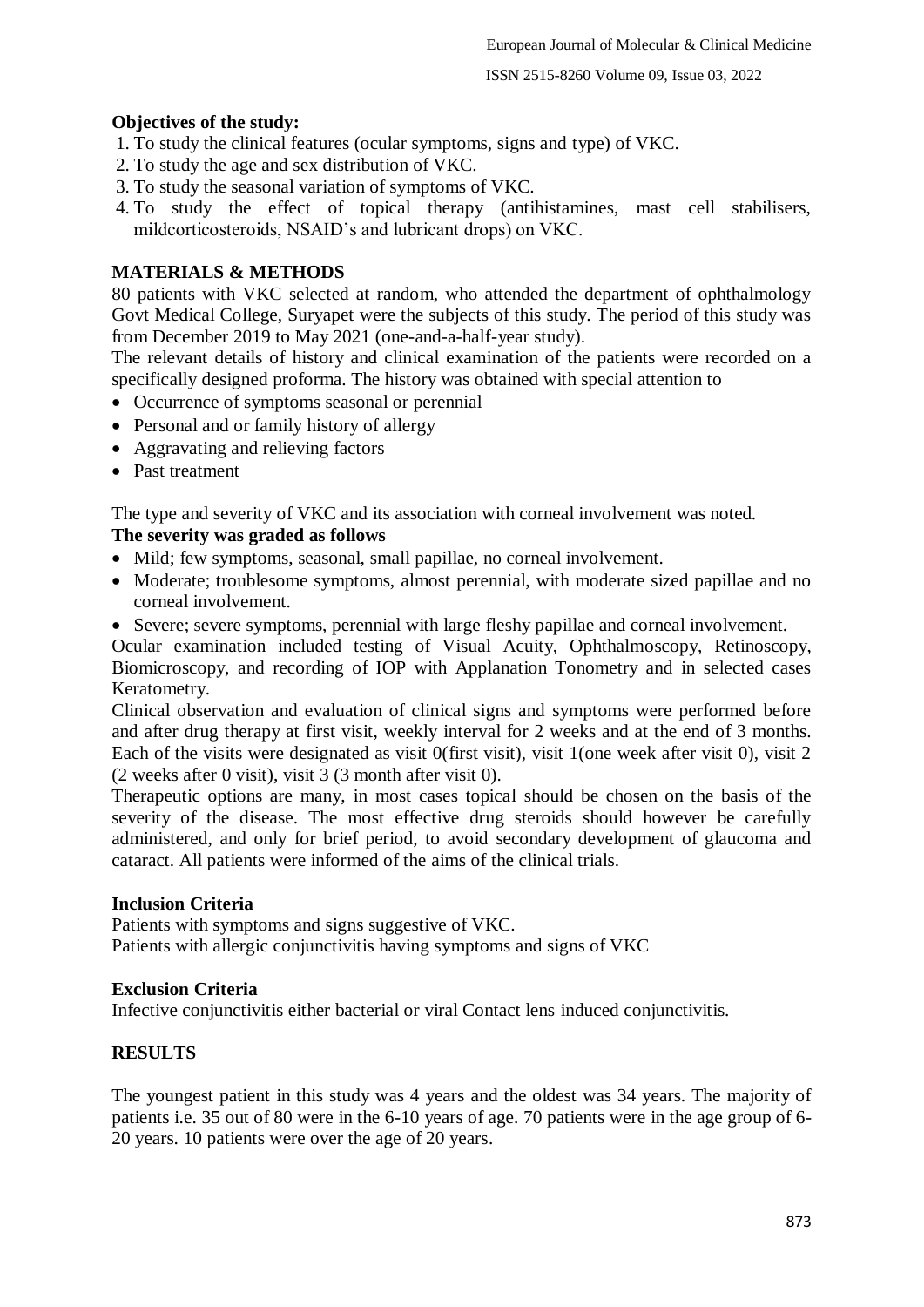ISSN 2515-8260 Volume 09, Issue 03, 2022

| Sl.No. | ັ<br>Age (Yrs) | <b>Male</b> | Female | <b>Total</b>   | Percentage |
|--------|----------------|-------------|--------|----------------|------------|
| 1.     | $1 - 5$        | 03          | 01     | $\overline{4}$ | 5%         |
| 2.     | $6 - 10$       | 35          | 02     | 37             | 46.25%     |
| 3.     | $11 - 15$      | 10          | 07     |                | 21.25%     |
| 4.     | $16 - 20$      | 07          | 05     | 12             | 15%        |
| 5.     | $21 - 25$      | 03          | 02     | 05             | 6.25%      |
| 6.     | $26 - 30$      | 03          | 01     | 04             | 5%         |
| 7.     | $31 - 35$      | 00          | 01     | 01             | 1.25%      |
|        | Total          | 61          | 19     | 80             | 100%       |
|        | Percentage     |             |        |                |            |

**Table 1: Age and Sex Distribution of Patients with VKC.**

# **Table 2: Seasonal Variation of Symptoms**

| <b>Months</b> | <b>No. of Patients</b> | Percentage |
|---------------|------------------------|------------|
| December-19   |                        | 8.75       |
| January-20    | $\overline{2}$         | 2.5        |
| February-20   | $\overline{4}$         | 5          |
| March-20      | $\overline{4}$         | 5          |
| April-20      | 8                      | 10         |
| $May-20$      | 7                      | 8.75       |
| June-20       |                        | 1.25       |
| $July-20$     | $\overline{2}$         | 2.5        |
| August-20     |                        | 1.25       |
| September-20  | 1                      | 1.25       |
| October-20    | 3                      | 3.75       |
| November-20   | 4                      | 5          |
| December-20   | 7                      | 8.75       |
| January-21    | 7                      | 8.75       |
| February-21   | 4                      | 5          |
| March-21      | 7                      | 8.75       |
| April-21      | 7                      | 8.75       |
| $May-21$      | 4                      | 5          |

# **Table 3: Type of VKC at the Time of Presentation**

| <b>Type</b> | No. of patients | <b>Percentage</b>  |
|-------------|-----------------|--------------------|
| Palpebral   | 18              | $\cap$<br>ن . که ک |
| Mixed       | 56              | 70<br>'U           |
| Bulbar      | 06              | −<br>ن.            |

### **Table 4: Ocular symptoms of VKC patients**

| <b>Symptoms</b> | <b>No of Patients</b> | <b>Percentage</b> |
|-----------------|-----------------------|-------------------|
| Itching         | 68                    | 85                |
| Watering        | 60                    | 7.5               |
| Discharge       | 44                    | 55                |
| Redness         | 63                    | 78.75             |
| Photophobia     | 02                    | 2.5               |
| Ocular Pain     | 07                    | 8.75              |
| Fb Sensation    | 19                    | 23.75             |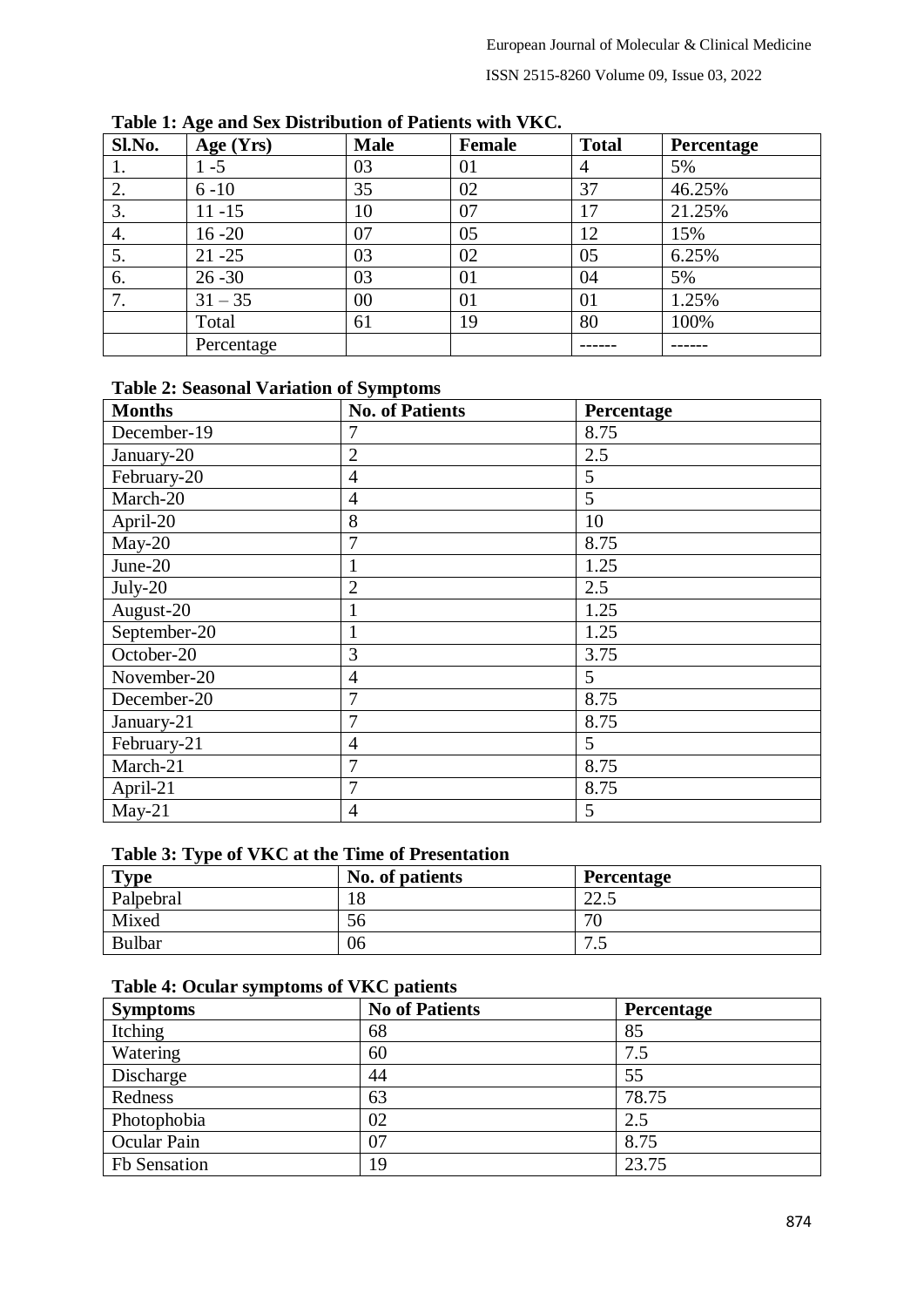ISSN 2515-8260 Volume 09, Issue 03, 2022

| <b>Burning Sensation</b>  | ⌒ 冖<br>ں ر | $\overline{\phantom{m}}$<br>43.1. |
|---------------------------|------------|-----------------------------------|
| <b>Pricking Sensation</b> | 03         | $\cap$ $\pi$<br>ر ، ، ب           |
| Lid Swelling              | 06         | −<br>. .                          |

Itching was the commonest symptom seen in 68 patients followed by redness in 63, watering 60 and discharge in 44 patients. Lid swelling due to giant papillae was found in 6 patients.

| Sl. No         | <b>Signs</b>                                 | <b>No ofPatients</b> | Percentage |
|----------------|----------------------------------------------|----------------------|------------|
| 1.             | Papillae on upper palpebral conjunctiva (PP) | 76                   | 95         |
| 2              | Perilimbal gelatinous thickening(GM)         | 31                   | 38.75      |
| 3              | Conjunctival congestion(CC)                  | 62                   | 77.5       |
| $\overline{4}$ | Limbal papillae(LP)                          | 40                   | 50         |
| 5              | Superficial punctate keratitis(SPK)          | 07                   | 8.75       |
| 6              | Horner trantas spot(TS)                      | 16                   | 20         |
| 7              | Keratocomus(KC)                              | 01                   | 1.25       |
| 8              | Pseudogerontoxon(PX)                         | 01                   | 1.25       |
| 8              | Vernal shield ulcer(VSU)                     | $\theta$             | $\theta$   |
| 9              | Perilimbal pigmentation(PPIG)                | 05                   | 6.25       |
| 10             | Mechanical ptosis(MP)                        | 01                   | 1.25       |

### **Table 5: Ocular Signs in VKC Patients**

Majority of patients i.e. 95 had papillae on the upper tarsal conjunctiva. Conjunctival congestion was found in 62 patients, gelatinous limbal thickening in 31 of patients and limbal papillae in 40 patients.

## **Table 6: Patients with Atopies and Family History of Atopy**

| <b>Atopies</b>                   | <b>No of Patients</b> | <b>Percentage</b> |
|----------------------------------|-----------------------|-------------------|
| Asthma                           |                       |                   |
| Eczema                           |                       | 3.75              |
| Allergic Rhinitis                |                       | 3.75              |
| <b>Family History of Allergy</b> |                       |                   |

In this study family H/O of allergy was present in 1 patient. Atopies like asthma in 4, eczema in 3 and allergic rhinitis in 3.

### **Table 7: Seasonal and Perennial Distribution of VKC Patients**

|           | No of patients | Percentage |
|-----------|----------------|------------|
| Seasonal  | 71             | 92.5       |
| Perennial | 06             | –<br>ن -   |

#### **Table 8: Clinical Severity Grading in Patients with VKC**

|          | No of patients | <b>Percentage</b>      |
|----------|----------------|------------------------|
| Mild     | 38             | 47.5                   |
| Moderate | ر∠             | ن که د ل               |
| Severe   | 19             | $2^{\circ}$<br>ل ا د ب |

### **DISCUSSION**

80 patients were enrolled in this study for the evaluation of clinical signs and symptoms and management of vernal keratoconjunctivitis. The results are presented in the observation tables.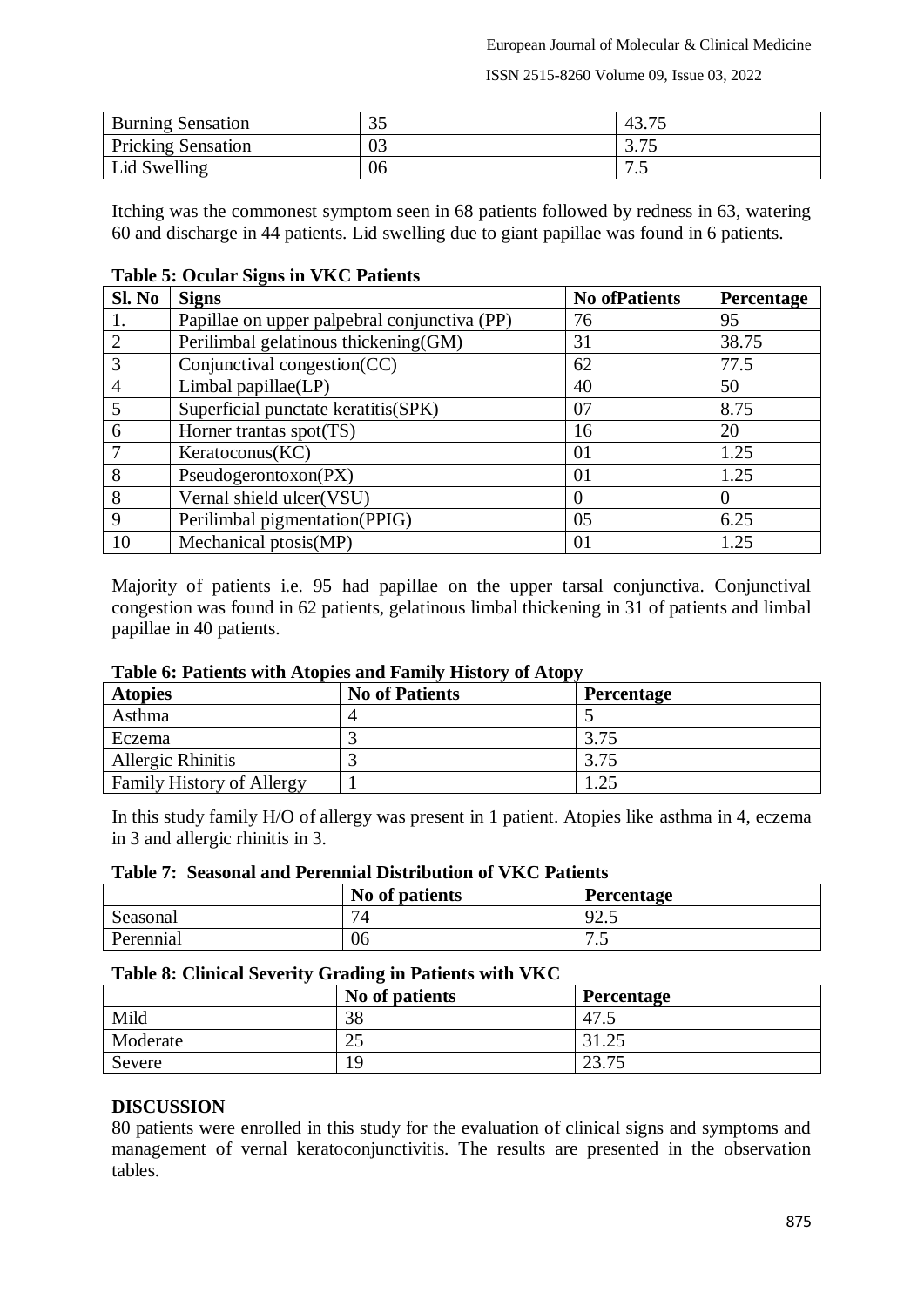#### ISSN 2515-8260 Volume 09, Issue 03, 2022

The age and sex distribution of patients was analyzed. The youngest patient in this study was 4 years and the oldest was 34 years. The majority of patients i.e. 35 out of 80 were in the 6-10 years of age. 70 patients were in the age group of 6-20 years. 10 patients were over the age of 20 years.Ujwala S Saboo and co-workers reported persistent disease beyond 20 years of age in 12% patients.<sup>[6]</sup>

The sex distribution shows that 61 of the patients were males and remaining 19 patients were females. The male: female ratio is 2.4:1.1. Lambiase and co-workers found M: F ratio of 3.5:1 in a prospective study conducted at 6 Italian referral centers between March 2005 and March 2006.<sup>[7]</sup>

Leonardi and co-workers found M: F ratio of 3.3:1 in a demographic and epidemiological study involving case series of 406 VKC patients.<sup>[8]</sup>

This table shows seasonal changes of the disease. The majority of the patients presented in the month of April.Ujwala S Saboo and co-workers also reported highest incidence of patients in the months of April-May, which corresponds to the hot dry weather in the southern part of India.

Emnert's 1988 classification has been used to classify VKC into palpebral, bulbar and mixed types. The majority of patients were of the mixed type 66%. Palpebral form of the disease accounted for 28%, while the bulbar form made up 6% of the total number of patients.

The multi centric study from Italy reported predominance (53.8%) of limbal presentation, whereas Ujwala S Saboo and co-workers found majority of their cases (71.8%) had a mixed presentation comprising of both limbal as well as palpebral involvement, followed by isolated palpebral involvement in 15.6% and limbal involvement in 12.6% of the patients.<sup>[6]</sup>

This showed the relative frequency of occurrence of the different symptoms commonly experienced by patients with VKC.

Itching was the commonest symptom seen in 68% patients fallowed by redness 63%, watering 60% and discharge 44%. Ujwala S Saboo and co-workers also found almost similar results -itching  $(88\%)$ , redness  $(86\%)$ , and watering  $(65\%)$ .<sup>[6]</sup>

This showed the relative frequency of occurrence of the different signs commonly seen in patients with VKC.

Majority of patients i.e. 95 had papillae on the upper tarsal conjunctiva. Conjunctival congestion was found in 62 patients and gelatinous limbal thickening in 40 of patients.Ujwala S Saboo and co-workers found palpebral papillae in 85% of patients and limbal thickening in 73% of patients with VKC.<sup>[6]</sup>

Perilimbal conjunctival pigmentation was present in 5% patients. Perilimbal conjunctival pigmentation is a new clinical sign described in VKC. Ujwala S Saboo and co-workers found perilimbal conjunctival pigmentation in  $52/468$  (11%) of the patients.<sup>[6]</sup>

This showed the association of atopy and family history of allergy in patients with VKC. Family H/O of allergy was present in 1 patient. Atopies like asthma in 4, eczema in 3 and allergic rhinitis in 3 patients. This is in contrast to the picture seen in the temperate zones as reported by Lambiase et al,<sup>[7]</sup> and Bonini et al,<sup>[9]</sup> who found associated systemic allergies in 41.5-48.7% patients in different series.

Positive personal or family history of allergies was present in only 4.91% of patients in study conducted by Ujwala S Saboo and co-workers.<sup>[6]</sup>

This table shows seasonal and perennial distribution of patients. In this study 64 patients showed seasonal symptoms and 16 patients showed perennial symptoms.Ujwala S Saboo and co-workers described chronic perennial form in 36% of patients.<sup>[6]</sup>

The rationale of grading patients as mild, moderate and severe for treatment is due to 2 reasons:

There is substantial evidence to suggest that mast cell degranulation and histamine mediated inflammatory response plays an important role in pathogenesis of vernal conjunctivitis. New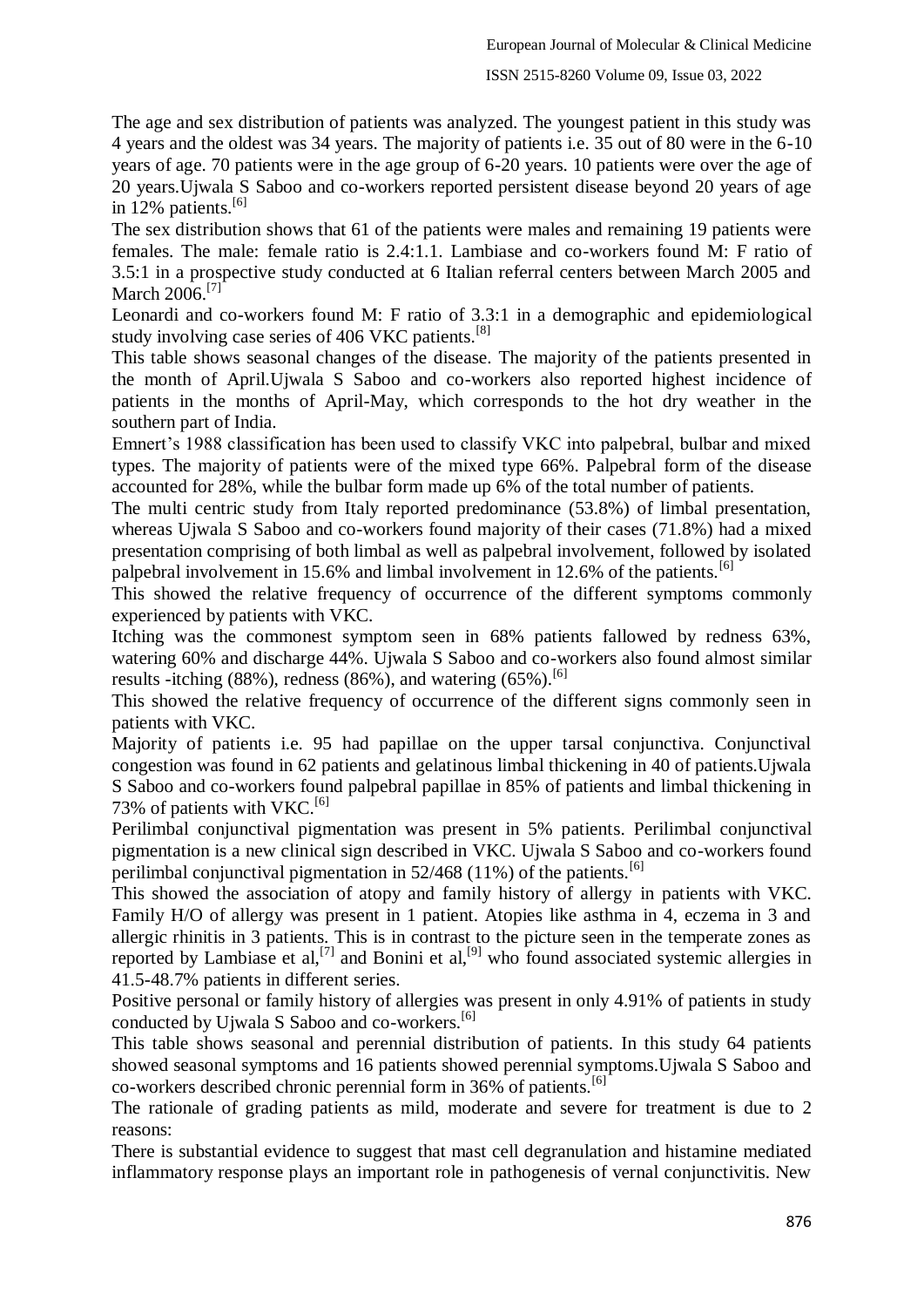generation of drugs such as olopatadine, has shown dual activity of mast-cell stability and H1 receptor antagonism. Olopatadine (0.1%) is a selective H1 antagonist with mast-cellstabilizing properties. It decreases the mucus discharge in VKC by reducing the goblet cell density in the conjunctiva. Olopatadine ophthalmic solution is safe and effective in the treatment of allergic conjunctivitis, with the 0.1% concentration of olopatadine being optimal. The rapid onset and at least 8-hour duration of action of olopatadine indicates that the drug can be used twice daily.

The long-term use of steroids carries considerable risk of complications as steroid induced glaucoma steroid induced cataract and secondary infections. The complications may eventually lead to loss of vision. This is especially pertinent to the semiliterate and illiterate samples of this study.

21/100 patients were already receiving treatment when they presented to Govt medical college, Suryapet first time. It is noteworthy that treatment at presentation could have altered the disease severity and may not represent the true clinical spectrum.

The first line treatment of choice for mild to moderate cases is a dual acting topical ocular medication (mast cell stabilizing with antihistaminic effect).

In the present study 95% patients were put on 0.1% olopatadine eye drops 2 times a day. Additional treatment such as 0.5% ketorolac 4 times a day was added in 5 patients and 0.1% bromofenac 2 times a day in 3 patients and 0.1% nepafenac 2 times a day in 1 patient along with olopatadine at visit 0. In 16 patients with persistent symptoms with olopatadine alone 0.5% ketorolac was added in subsequent visits. 1patient received 0.5% ketorolac with lubricating eye drops and 1 received 0.5% ketorolac with antibiotic eye drops. All these patients who received 0.5% ketorolac alone or with other drugs responded well. Follow – up patients using 0.1% olopatadine showed that there were no side effects.

Lubricating eye drops was added in 10 patients receiving olopatadine eye drops in subsequent visits for symptomatic relief. These artificial tear drops provide a barrier function and help to improve the first line defense at the level if conjunctival mucosa. These agents help to dilute various allergens and inflammatory mediators that may be present on ocular surface, and may help flush the ocular surface of these agents.

38 patients were treated with topical corticosteroids. 12/38 patients were put on Flurometholone 0.1% 4 times a day. 6/12 patients with severe disease were put on Flurometholone at visit 0 and in remaining 6 patients were treated with Flurometholone in the subsequent visits. All patients responded well. 26/38 patients were treated with 0.2% Lotoprednol etabonate4 times a day in the visit

All patients were monitored regularly by checking IOP. All patients were treated with topical corticosteroids in the active stage of disease along with mast cell stabilizers or antihistaminic eye drops for long-term prophylactic use. Supratarsal injections of corticosteroid were used in 2 patients to treat severe non-responding disease. After 2 minutes of 4% xylocain instillation a 26G, 5/8-inch needle was positioned in the supratarsal subconjunctival space and 10mg oftriamcinolone acetonide was injected. None of the patients receiving supratarsal steroid injection had post-treatment glaucoma. One responded well but other patient had recurrence after 1 month of Supratarsal injections of triamcinolone acetonide.

Topical 1% cyclosporine A was used in 1 patient. The patient had severe disease. The patient did not improve in the study period. 5 patients in this study were treated with systemic antihistaminic. 4/5 patients were feeling symptomatically better.

One patient who was refractory to steroid eye drops was treated with 0.03% tacrolimus eye ointmentapplied into the lower fornix twice a day and responded well.

One patient had mild keratoconus(0.74%). Ujwala S Saboo and co- workers found keratoconus in 6% of VKC patients.<sup>[6]</sup>